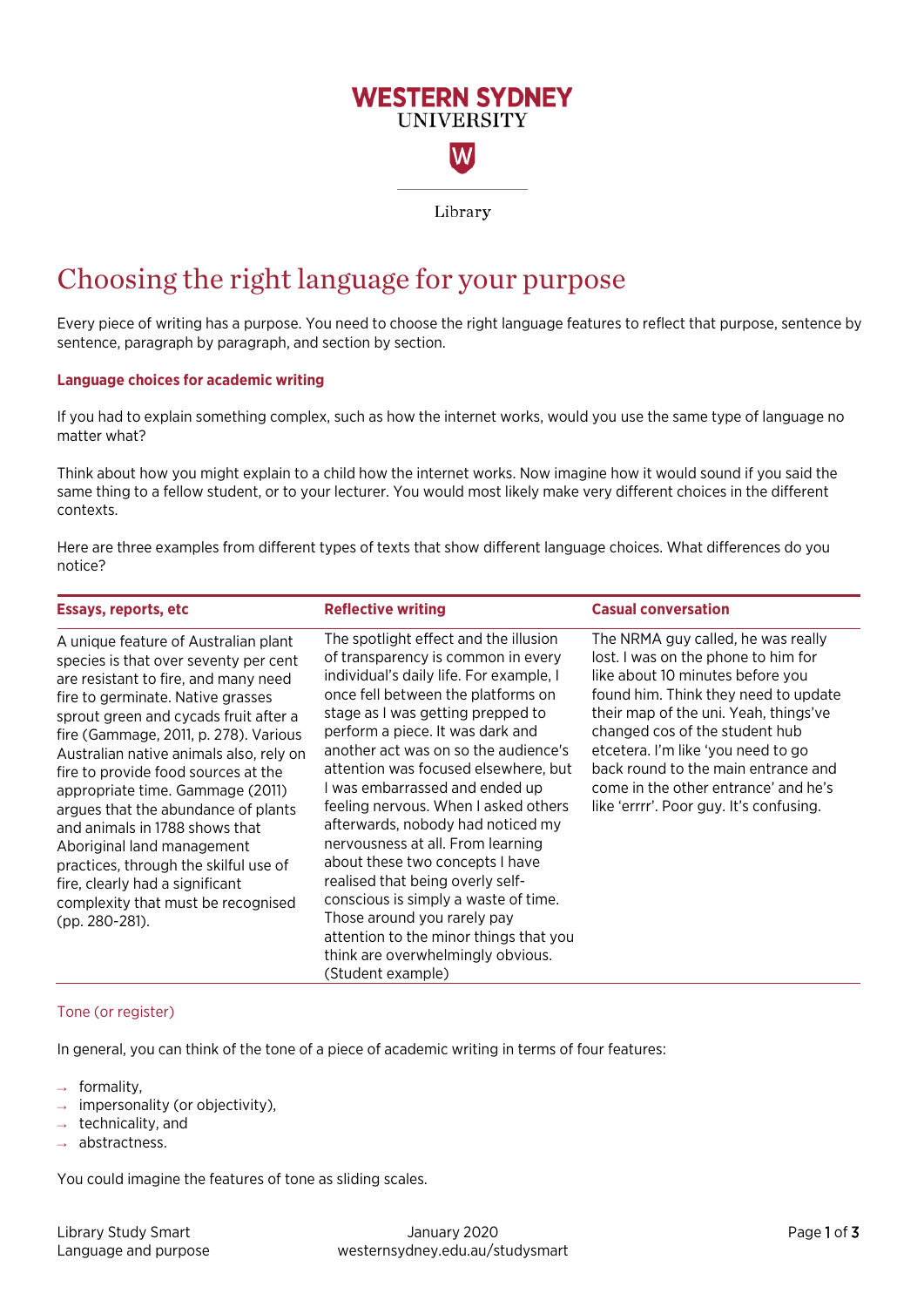

Some of the differences you saw in the text examples above are explained in the table below:

| More appropriate for traditional academic writing                                                                                                                                                                                            | Less appropriate for traditional academic writing                                                                                                                                                                                                                                                                                    |
|----------------------------------------------------------------------------------------------------------------------------------------------------------------------------------------------------------------------------------------------|--------------------------------------------------------------------------------------------------------------------------------------------------------------------------------------------------------------------------------------------------------------------------------------------------------------------------------------|
| <b>Formal</b>                                                                                                                                                                                                                                | <b>Informal</b>                                                                                                                                                                                                                                                                                                                      |
| ideas expressed in full sentences arranged in paragraphs<br>full forms of words (e.g. 'is not' instead of 'isn't'; 'maximum'<br>instead of 'max.')<br>acronyms or initials explained in full the first time, e.g. 'New<br>South Wales (NSW)' | dot points or incomplete sentences<br>spoken-like grammatical structures such as run-<br>$\rightarrow$<br>on sentences or sentence fragments<br>colloquial or slang words (e.g. 'kids' instead of<br>'children')<br>contractions (e.g. 'isn't' instead of 'is not')<br>$\rightarrow$ abbreviations (e.g. 'max' instead of 'maximum') |
| <b>Impersonal</b>                                                                                                                                                                                                                            | <b>Personal</b>                                                                                                                                                                                                                                                                                                                      |
| focus on the claims and ideas you're presenting<br>occasionally use passive voice to avoid referring to yourself<br>as the doer, e.g. 'participants were selected' instead of<br>'I/we selected the participants'                            | personal pronouns like 'I', 'we', 'you'. These are<br>appropriate in reflective writing.<br>focus on what you think and feel or what you<br>did                                                                                                                                                                                      |
| <b>Technical</b>                                                                                                                                                                                                                             | <b>Everyday</b>                                                                                                                                                                                                                                                                                                                      |
| technical terms from your area of study<br>theoretical concepts<br>in-text citations using a particular referencing style                                                                                                                    | $\rightarrow$ words that people outside of your area of study<br>would easily understand                                                                                                                                                                                                                                             |
| <b>Abstract</b>                                                                                                                                                                                                                              | <b>Concrete</b>                                                                                                                                                                                                                                                                                                                      |
| concepts and ideas<br>more nouns (e.g. competition, measurement, investigation)                                                                                                                                                              | things and experiences<br>$\rightarrow$<br>more verbs (e.g. compete, measure,<br>investigate)                                                                                                                                                                                                                                        |

## **Purpose**

Different texts have different purposes, and different parts of the same text can have different purposes. You need to make language choices to match the purpose. One choice is the verb tense. Different tenses are used for recounting, describing, and predicting (see examples over page).